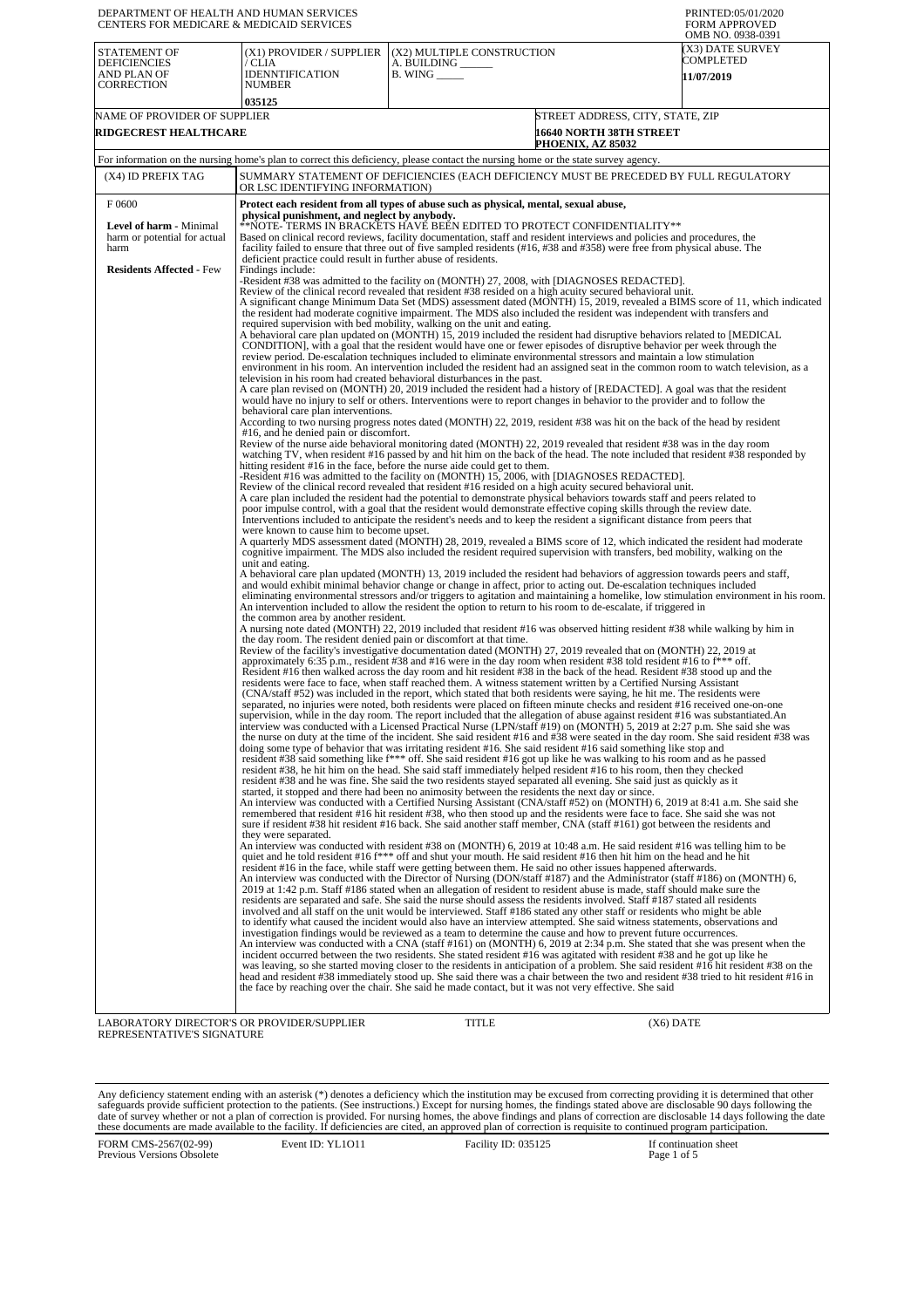| OMB NO. 0938-0391<br>(X3) DATE SURVEY<br>STATEMENT OF<br>(X1) PROVIDER / SUPPLIER<br>(X2) MULTIPLE CONSTRUCTION<br>COMPLETED<br><b>DEFICIENCIES</b><br>A. BUILDING __<br>/ CLIA<br>AND PLAN OF<br><b>IDENNTIFICATION</b><br>$B.$ WING $\_\_\_\_\_\_\$<br><b>11/07/2019</b><br><b>CORRECTION</b><br><b>NUMBER</b><br>035125<br>NAME OF PROVIDER OF SUPPLIER<br>STREET ADDRESS, CITY, STATE, ZIP<br>RIDGECREST HEALTHCARE<br><b>16640 NORTH 38TH STREET</b><br>PHOENIX, AZ 85032<br>For information on the nursing home's plan to correct this deficiency, please contact the nursing home or the state survey agency.<br>(X4) ID PREFIX TAG<br>SUMMARY STATEMENT OF DEFICIENCIES (EACH DEFICIENCY MUST BE PRECEDED BY FULL REGULATORY<br>OR LSC IDENTIFYING INFORMATION)<br>F0600<br>(continued from page 1)<br>by the time resident #38 got around the chair to resident #16, she and other staff had gotten between the residents. She<br>said resident #16 went to his room after the incident.<br><b>Level of harm - Minimal</b><br>Regarding an incident between resident #16 and resident #358:<br>harm or potential for actual<br>-Resident #358 was admitted to the facility on (MONTH) 1, 2019, with [DIAGNOSES REDACTED].<br>harm<br>Review of the admission MDS assessment dated (MONTH) 8, 2019, revealed a BIMS score of 14, which indicated the resident was<br><b>Residents Affected - Few</b><br>cognitively intact. The MDS included the resident required supervision with bed mobility, transfers, walking on the unit<br>and eating.<br>A nursing progress note dated (MONTH) 23, 2019 revealed the resident was sitting at his assigned table for a meal, when a<br>chair was thrown by resident #16 and grazed the resident's (#358) right arm. Per the note, resident #358 said I was just<br>sitting here eating my dinner and the chair hit my pinky. No injuries were noted.<br>-Review of the clinical record for resident #16 revealed a nursing progress note dated (MONTH) 23, 2019, which included that at<br>approximately 5:30 p.m., resident #16 attempted to sit in a chair by resident #38 in the day room/dining room. Staff<br>attempted to redirect resident #16 away from resident #38, but resident #16 walked over to his table, picked it up and<br>threw it, and then picked up his chair and threw it. The chair grazed the arm of resident #358. Resident #16 then went to<br>his room and slammed the door.<br>Review of the facility's investigation report revealed that on (MONTH) 23, 2019 at approximately 5:30 p.m., resident #16 was<br>walking across the day room to take a seat by the window and was redirected by staff back to his seat near the hallway. As<br>he returned back to his seat, he picked up his tray table and threw it. Then he picked up his chair and threw it. He then<br>went into his room and slammed the door. The chair grazed the arm of resident #358. Resident #358 said he was hit by the<br>chair, but it did not hurt. Resident #16 was placed on one to one supervision in the day room and a medication review and<br>labs were ordered. The report included that a CNA (staff #128) was in the dining room picking up dinner trays with other<br>staff members, when the resident threw the table and chair.<br>Review of the facility's daily staff assignment sheet dated (MONTH) 23, 2019, revealed that staff #128 was assigned as the<br>one to one on the unit during the time of the incident.<br>An interview was conducted with the Director of Nursing (DON/staff #187) and the Administrator (staff #186) on (MONTH) 6,<br>2019 at 1:42 p.m. Staff #186 stated that when an allegation of resident to resident abuse is made, staff should make sure<br>the residents are separated and safe. She stated if a resident who is on one to one supervision became physically<br>aggressive, she would expect interventions such as calling the crisis line and trying medication and behavior<br>stabilization. She said she would also consider moving the resident to a different unit. She said the reason these were not considered<br>for resident #16, such as moving to a different unit or calling the crisis line was because the resident's<br>behavior was an outburst related to a trigger that was identified immediately and not directed toward another resident.<br>An interview was conducted with a CNA (staff #128) on (MONTH) 6, 2019 at 2:38 p.m. She stated she remembered the incident in |  |
|----------------------------------------------------------------------------------------------------------------------------------------------------------------------------------------------------------------------------------------------------------------------------------------------------------------------------------------------------------------------------------------------------------------------------------------------------------------------------------------------------------------------------------------------------------------------------------------------------------------------------------------------------------------------------------------------------------------------------------------------------------------------------------------------------------------------------------------------------------------------------------------------------------------------------------------------------------------------------------------------------------------------------------------------------------------------------------------------------------------------------------------------------------------------------------------------------------------------------------------------------------------------------------------------------------------------------------------------------------------------------------------------------------------------------------------------------------------------------------------------------------------------------------------------------------------------------------------------------------------------------------------------------------------------------------------------------------------------------------------------------------------------------------------------------------------------------------------------------------------------------------------------------------------------------------------------------------------------------------------------------------------------------------------------------------------------------------------------------------------------------------------------------------------------------------------------------------------------------------------------------------------------------------------------------------------------------------------------------------------------------------------------------------------------------------------------------------------------------------------------------------------------------------------------------------------------------------------------------------------------------------------------------------------------------------------------------------------------------------------------------------------------------------------------------------------------------------------------------------------------------------------------------------------------------------------------------------------------------------------------------------------------------------------------------------------------------------------------------------------------------------------------------------------------------------------------------------------------------------------------------------------------------------------------------------------------------------------------------------------------------------------------------------------------------------------------------------------------------------------------------------------------------------------------------------------------------------------------------------------------------------------------------------------------------------------------------------------------------------------------------------------------------------------------------------------------------------------------------------------------------------------------------------------------------------------------------------------------------------------------------------------------------------------------------------------------------------------------------------------------------------------------------------------------------------------------------------------------------------------------------------------------------------------------------------------------------------------------------------------------------------------------------------------------------------------------------------------------------------------------------------------------|--|
|                                                                                                                                                                                                                                                                                                                                                                                                                                                                                                                                                                                                                                                                                                                                                                                                                                                                                                                                                                                                                                                                                                                                                                                                                                                                                                                                                                                                                                                                                                                                                                                                                                                                                                                                                                                                                                                                                                                                                                                                                                                                                                                                                                                                                                                                                                                                                                                                                                                                                                                                                                                                                                                                                                                                                                                                                                                                                                                                                                                                                                                                                                                                                                                                                                                                                                                                                                                                                                                                                                                                                                                                                                                                                                                                                                                                                                                                                                                                                                                                                                                                                                                                                                                                                                                                                                                                                                                                                                                                                                                      |  |
|                                                                                                                                                                                                                                                                                                                                                                                                                                                                                                                                                                                                                                                                                                                                                                                                                                                                                                                                                                                                                                                                                                                                                                                                                                                                                                                                                                                                                                                                                                                                                                                                                                                                                                                                                                                                                                                                                                                                                                                                                                                                                                                                                                                                                                                                                                                                                                                                                                                                                                                                                                                                                                                                                                                                                                                                                                                                                                                                                                                                                                                                                                                                                                                                                                                                                                                                                                                                                                                                                                                                                                                                                                                                                                                                                                                                                                                                                                                                                                                                                                                                                                                                                                                                                                                                                                                                                                                                                                                                                                                      |  |
|                                                                                                                                                                                                                                                                                                                                                                                                                                                                                                                                                                                                                                                                                                                                                                                                                                                                                                                                                                                                                                                                                                                                                                                                                                                                                                                                                                                                                                                                                                                                                                                                                                                                                                                                                                                                                                                                                                                                                                                                                                                                                                                                                                                                                                                                                                                                                                                                                                                                                                                                                                                                                                                                                                                                                                                                                                                                                                                                                                                                                                                                                                                                                                                                                                                                                                                                                                                                                                                                                                                                                                                                                                                                                                                                                                                                                                                                                                                                                                                                                                                                                                                                                                                                                                                                                                                                                                                                                                                                                                                      |  |
|                                                                                                                                                                                                                                                                                                                                                                                                                                                                                                                                                                                                                                                                                                                                                                                                                                                                                                                                                                                                                                                                                                                                                                                                                                                                                                                                                                                                                                                                                                                                                                                                                                                                                                                                                                                                                                                                                                                                                                                                                                                                                                                                                                                                                                                                                                                                                                                                                                                                                                                                                                                                                                                                                                                                                                                                                                                                                                                                                                                                                                                                                                                                                                                                                                                                                                                                                                                                                                                                                                                                                                                                                                                                                                                                                                                                                                                                                                                                                                                                                                                                                                                                                                                                                                                                                                                                                                                                                                                                                                                      |  |
|                                                                                                                                                                                                                                                                                                                                                                                                                                                                                                                                                                                                                                                                                                                                                                                                                                                                                                                                                                                                                                                                                                                                                                                                                                                                                                                                                                                                                                                                                                                                                                                                                                                                                                                                                                                                                                                                                                                                                                                                                                                                                                                                                                                                                                                                                                                                                                                                                                                                                                                                                                                                                                                                                                                                                                                                                                                                                                                                                                                                                                                                                                                                                                                                                                                                                                                                                                                                                                                                                                                                                                                                                                                                                                                                                                                                                                                                                                                                                                                                                                                                                                                                                                                                                                                                                                                                                                                                                                                                                                                      |  |
| the dining room. She said resident #16 was not happy about something, then he knocked down his table and picked up his<br>chair and threw it, sort of hitting the resident in front of him. She said after that the nurse and other staff intervened<br>and escorted resident #16 back to his room. She said staff made sure the resident who had been hit was not hurt.<br>Another interview was conducted with the Director of Nursing on (MONTH) 7, 2019 at 8:53 a.m. She said based on the daily<br>staff assignment sheet and the CNA documentation from (MONTH) 23, 2019, staff #128 had been assigned as the one to one for<br>resident #16 during the time of the incident.<br>A follow up interview was conducted with staff #128 on (MONTH) 7, 2019 at 9:28 a.m. She stated she did not remember if<br>resident #16 had one to one supervision at the time. She said she may have been assigned to provide one to one supervision, but she<br>did not recall specifically. She said that when she walked away from the resident, that is when he began to throw<br>things. She said she remembered this because she recalled thinking it was fortunate that she had moved away, because if not she<br>would have been struck.<br>A follow up interview was conducted with the Director of Nursing on (MONTH) 7, 2019 at 9:44 a.m. She stated her expectation<br>is the staff member providing one to one supervision should keep the resident within eyesight at all times and to provide<br>all needed care for the resident. She said the staff member providing one to one supervision should have no other<br>assignments on the unit. She said if the resident was in the dining room, the one to one staff could help with cleaning up<br>meal trays, as long as the resident was still within sight. She said it was not an expectation that the staff member should clean up<br>trays, but it was just natural to want to help other staff. She said her overall expectation for a one to one<br>staff member would be to keep the resident within eyesight and to monitor the resident's mood and behaviors.<br>Review of the facility's Abuse Prohibition and Prevention policy revealed that each resident has the right to be free from<br>abuse, including physical abuse and that residents must not be subjected to abuse by anyone, including other residents. The policy<br>included that staff would be trained to prevent, identify and report allegations of abuse. The facility would ensure that all residents<br>were protected during and after investigations, including separating residents and increasing<br>supervision as needed. The policy further included that all incidents of alleged abuse would be promptly investigated and<br>reported to the appropriate authorities.                                                                                                                                                                                                                                                                                                                                                                                                                                                                                                                                                                                                                                                                                                                                                                                                                                                                                                                                                                                                                                                                                                                                                                                                                                                                                                                                                                                                                                                                                                                                                                                                                                                                                             |  |
| F0607<br>Develop and implement policies and procedures to prevent abuse, neglect, and theft.<br>**NOTE- TERMS IN BRACKETS HAVE BEEN EDITED TO PROTECT CONFIDENTIALITY**<br>Based on clinical record reviews, facility documentation, staff interviews and policy review, the facility failed to<br><b>Level of harm - Minimal</b><br>harm or potential for actual<br>implement their policy regarding investigating an allegation of abuse involving resident $(\#16)$ and resident $(38)$ . The<br>sample size was one of five sampled residents. The deficient practice could result in further abuse investigations not<br>harm<br>being thoroughly completed, resulting in possible causes not being identified and corrective action taken.<br><b>Residents Affected - Few</b><br>Findings include:<br>-Resident #16 was admitted to the facility on (MONTH) 15, 2006, with [DIAGNOSES REDACTED].<br>-Resident #38 was admitted to the facility on (MONTH) 27, 2008, with [DIAGNOSES REDACTED].<br>Review of the facility's investigative report revealed that on (MONTH) 22, 2019 at approximately 6:35 p.m., resident #38 and #16<br>were in the day room when resident #38 told resident #16 to f*** off. Resident #16 walked across the day room and hit                                                                                                                                                                                                                                                                                                                                                                                                                                                                                                                                                                                                                                                                                                                                                                                                                                                                                                                                                                                                                                                                                                                                                                                                                                                                                                                                                                                                                                                                                                                                                                                                                                                                                                                                                                                                                                                                                                                                                                                                                                                                                                                                                                                                                                                                                                                                                                                                                                                                                                                                                                                                                                                                                                                                                                                                                                                                                                                                                                                                                                                                                                                                                                                                                                                    |  |
| resident #38 in the back of the head. Resident #38 stood up, and the residents were face to face when staff reached them. A witness<br>statement written by a Certified Nursing Assistant (CNA/staff #52) was included in the report, which stated that<br>both residents were saying he hit me. However, further review of the investigative report revealed no evidence of an<br>investigation into the allegation that resident #38 hit resident #16. Furthermore, the report did not include evidence of<br>an interview or witness statement from one of the staff members who had witnessed the incident (staff #161). The report<br>included that the residents were separated, no injuries were noted, both residents were placed on fifteen minute checks and resident<br>#16 received one-on-one supervision while in the day room. The report further included that the allegation of<br>abuse against resident #16 was substantiated. The report did not include findings regarding an allegation of abuse against<br>resident #38.<br>An interview was conducted with the Director of Nursing (DON/staff #187) and the Administrator (staff #186) on (MONTH) 6,<br>2019 at 1:42 p.m. Staff #187 stated that when investigating an allegation of abuse, all residents involved and all staff on the unit<br>would be interviewed. Staff #186 stated that to ensure the investigation was thorough, any other staff or<br>residents who might be able to identify what caused the incident would also have an interview attempted. She also said the                                                                                                                                                                                                                                                                                                                                                                                                                                                                                                                                                                                                                                                                                                                                                                                                                                                                                                                                                                                                                                                                                                                                                                                                                                                                                                                                                                                                                                                                                                                                                                                                                                                                                                                                                                                                                                                                                                                                                                                                                                                                                                                                                                                                                                                                                                                                                                                                                                                                                                                                                                                                                                                                                                                                                                                                                                                                                                                                                      |  |
| investigation would consider the environment and try to look at all of the angles. She said witness statements,<br>observations and investigation findings would be reviewed as a team to determine the cause, how to prevent future<br>occurrences, and to ensure the investigation was thorough. Staff #187 said factors such as medication changes, diagnostic<br>lab results and resident behavior cycles would be considered. Staff #186 said this incident occurred prior to her starting<br>work at the facility, and she could only comment on the current process of investigating, which included interviewing all<br>staff on the unit and a daily practice of reading behavior monitoring documentation from the previous day in the morning<br>meetings.<br>An interview was conducted with a CNA (staff #161) on (MONTH) 6, 2019 at 2:34 p.m. She stated she witnessed the incident and she<br>remembered that resident #16 hit resident #38 and resident #38 hit resident #16 back. She said she did not remember<br>writing a witness statement, but she gave her report to the nurse and the nurse had written things down. She said she also<br>thought she had been called and interviewed regarding the incident.<br>Review of the facility's abuse prohibition and prevention policy revealed that the investigation and report would include                                                                                                                                                                                                                                                                                                                                                                                                                                                                                                                                                                                                                                                                                                                                                                                                                                                                                                                                                                                                                                                                                                                                                                                                                                                                                                                                                                                                                                                                                                                                                                                                                                                                                                                                                                                                                                                                                                                                                                                                                                                                                                                                                                                                                                                                                                                                                                                                                                                                                                                                                                                                                                                                                                                                                                                                                                                                                                                                                                                                                                                                                                                                                   |  |
| FORM CMS-2567(02-99)<br>Event ID: YL1011<br>Facility ID: 035125<br>If continuation sheet<br>Previous Versions Obsolete<br>Page 2 of 5                                                                                                                                                                                                                                                                                                                                                                                                                                                                                                                                                                                                                                                                                                                                                                                                                                                                                                                                                                                                                                                                                                                                                                                                                                                                                                                                                                                                                                                                                                                                                                                                                                                                                                                                                                                                                                                                                                                                                                                                                                                                                                                                                                                                                                                                                                                                                                                                                                                                                                                                                                                                                                                                                                                                                                                                                                                                                                                                                                                                                                                                                                                                                                                                                                                                                                                                                                                                                                                                                                                                                                                                                                                                                                                                                                                                                                                                                                                                                                                                                                                                                                                                                                                                                                                                                                                                                                                |  |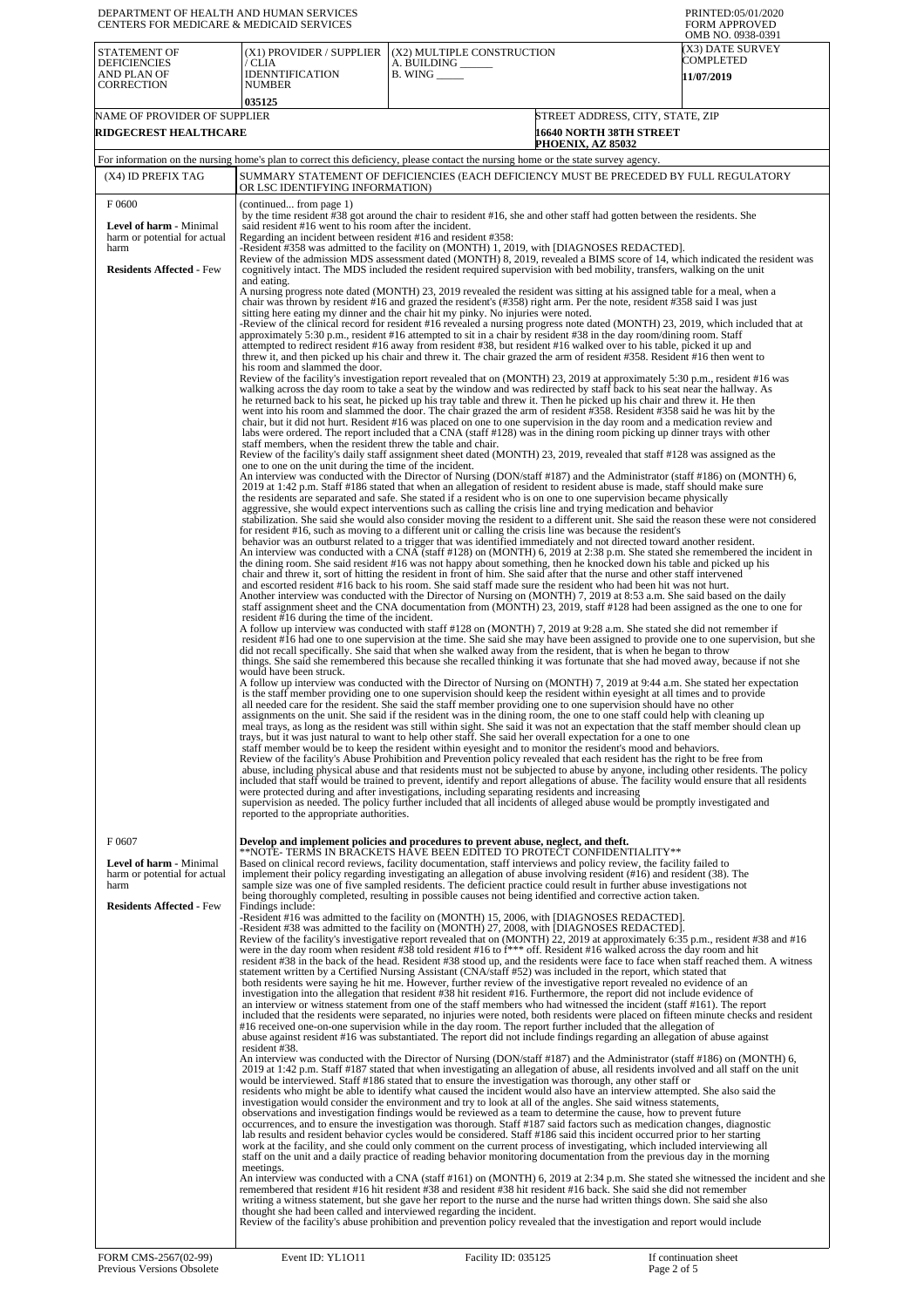| DEPARTMENT OF HEALTH AND HUMAN SERVICES<br>CENTERS FOR MEDICARE & MEDICAID SERVICES                |                                                                                                      |                                                                                                                                                                                                                                                                                                                                                                                                                                                                                                                                                                                                                                                                                                                                                                                                                                                                                                                                                                                                                                                                                                                                                                                                                                                                                                                                                                                                                                                                                                                                                             | PRINTED:05/01/2020<br><b>FORM APPROVED</b><br>OMB NO. 0938-0391                                                                                                                                                                                                              |
|----------------------------------------------------------------------------------------------------|------------------------------------------------------------------------------------------------------|-------------------------------------------------------------------------------------------------------------------------------------------------------------------------------------------------------------------------------------------------------------------------------------------------------------------------------------------------------------------------------------------------------------------------------------------------------------------------------------------------------------------------------------------------------------------------------------------------------------------------------------------------------------------------------------------------------------------------------------------------------------------------------------------------------------------------------------------------------------------------------------------------------------------------------------------------------------------------------------------------------------------------------------------------------------------------------------------------------------------------------------------------------------------------------------------------------------------------------------------------------------------------------------------------------------------------------------------------------------------------------------------------------------------------------------------------------------------------------------------------------------------------------------------------------------|------------------------------------------------------------------------------------------------------------------------------------------------------------------------------------------------------------------------------------------------------------------------------|
| STATEMENT OF<br><b>DEFICIENCIES</b><br>AND PLAN OF<br>CORRECTION                                   | (X1) PROVIDER / SUPPLIER<br>' CLIA<br><b>IDENNTIFICATION</b><br>NUMBER<br>035125                     | (X2) MULTIPLE CONSTRUCTION<br>A. BUILDING _____<br>$B.$ WING $\_\_\_\_\_\_\_\$                                                                                                                                                                                                                                                                                                                                                                                                                                                                                                                                                                                                                                                                                                                                                                                                                                                                                                                                                                                                                                                                                                                                                                                                                                                                                                                                                                                                                                                                              | (X3) DATE SURVEY<br>COMPLETED<br>11/07/2019                                                                                                                                                                                                                                  |
| NAME OF PROVIDER OF SUPPLIER<br>RIDGECREST HEALTHCARE                                              |                                                                                                      | PHOENIX, AZ 85032                                                                                                                                                                                                                                                                                                                                                                                                                                                                                                                                                                                                                                                                                                                                                                                                                                                                                                                                                                                                                                                                                                                                                                                                                                                                                                                                                                                                                                                                                                                                           | STREET ADDRESS, CITY, STATE, ZIP<br><b>16640 NORTH 38TH STREET</b>                                                                                                                                                                                                           |
| (X4) ID PREFIX TAG                                                                                 |                                                                                                      | For information on the nursing home's plan to correct this deficiency, please contact the nursing home or the state survey agency.<br>SUMMARY STATEMENT OF DEFICIENCIES (EACH DEFICIENCY MUST BE PRECEDED BY FULL REGULATORY                                                                                                                                                                                                                                                                                                                                                                                                                                                                                                                                                                                                                                                                                                                                                                                                                                                                                                                                                                                                                                                                                                                                                                                                                                                                                                                                |                                                                                                                                                                                                                                                                              |
| F0607                                                                                              | OR LSC IDENTIFYING INFORMATION)                                                                      |                                                                                                                                                                                                                                                                                                                                                                                                                                                                                                                                                                                                                                                                                                                                                                                                                                                                                                                                                                                                                                                                                                                                                                                                                                                                                                                                                                                                                                                                                                                                                             |                                                                                                                                                                                                                                                                              |
| <b>Level of harm - Minimal</b><br>harm or potential for actual<br>harm                             | (continued from page 2)                                                                              | interviews with the alleged victim, the alleged perpetrator, with any witnesses to the alleged incident, with facility<br>staff members who had contact with the residents during the period of the alleged incident, and a review of all events<br>leading up to the alleged incident. Regarding reporting the allegations, the policy stated the facility would report<br>allegations of abuse to the State Survey Agency even if there was no reasonable suspicion of the allegation.                                                                                                                                                                                                                                                                                                                                                                                                                                                                                                                                                                                                                                                                                                                                                                                                                                                                                                                                                                                                                                                                    |                                                                                                                                                                                                                                                                              |
| <b>Residents Affected - Few</b><br>F0610                                                           | Respond appropriately to all alleged violations.                                                     |                                                                                                                                                                                                                                                                                                                                                                                                                                                                                                                                                                                                                                                                                                                                                                                                                                                                                                                                                                                                                                                                                                                                                                                                                                                                                                                                                                                                                                                                                                                                                             |                                                                                                                                                                                                                                                                              |
| <b>Level of harm - Minimal</b><br>harm or potential for actual<br>harm                             | Findings include:                                                                                    | **NOTE- TERMS IN BRACKETS HAVE BEEN EDITED TO PROTECT CONFIDENTIALITY**<br>Based on clinical record reviews, facility documentation, staff and resident interviews and policy review, the facility<br>failed to ensure that an allegation of abuse involving two residents (#16 and #38) was thoroughly investigated. The<br>deficient practice could result in inaccurate findings and possible abuse not being identified.                                                                                                                                                                                                                                                                                                                                                                                                                                                                                                                                                                                                                                                                                                                                                                                                                                                                                                                                                                                                                                                                                                                                |                                                                                                                                                                                                                                                                              |
| <b>Residents Affected - Few</b>                                                                    | the day room.                                                                                        | -Resident #16 was admitted to the facility on (MONTH) 15, 2006, with [DIAGNOSES REDACTED].<br>Review of the clinical record revealed that resident #16 resided on a high acuity secured behavioral unit.<br>A nursing note dated (MONTH) 22, 2019 revealed that resident #16 was observed hitting resident #38, while walking by him in                                                                                                                                                                                                                                                                                                                                                                                                                                                                                                                                                                                                                                                                                                                                                                                                                                                                                                                                                                                                                                                                                                                                                                                                                     |                                                                                                                                                                                                                                                                              |
|                                                                                                    | resident (#38) hit him in the face.                                                                  | Review of the nurse aide behavioral monitoring dated (MONTH) 22, 2019, revealed that resident #16 was going to his normal<br>seat when another resident (#38) suddenly got in his face. The documentation included that resident #16 reported that<br>-Resident #38 was admitted to the facility on (MONTH) 27, 2008, with [DIAGNOSES REDACTED].<br>Review of the clinical record revealed that resident #38 resided on a high acuity secured behavioral unit.                                                                                                                                                                                                                                                                                                                                                                                                                                                                                                                                                                                                                                                                                                                                                                                                                                                                                                                                                                                                                                                                                              |                                                                                                                                                                                                                                                                              |
|                                                                                                    | another resident (#16) and he denied pain.                                                           | Review of two nursing progress notes dated (MONTH) 22, 2019, revealed that resident #38 was hit on the back of the head by<br>Review of the nurse aide behavioral monitoring dated (MONTH) 22, 2019, revealed that resident #38 was in the day room<br>watching TV, when another resident (#16) passed by and hit him on the back of the head. The note included that resident #38<br>responded by hitting resident #16 in the face before the nurse aide could get to them.                                                                                                                                                                                                                                                                                                                                                                                                                                                                                                                                                                                                                                                                                                                                                                                                                                                                                                                                                                                                                                                                                |                                                                                                                                                                                                                                                                              |
|                                                                                                    |                                                                                                      | Review of the facility's investigative report dated (MONTH) 27, 2019, revealed that on (MONTH) 22, 2019 at approximately<br>6:35 p.m., resident #38 and #16 were in the day room when resident #38 told resident #16 to $f***$ off. Resident #16 walked<br>across the day room and hit resident #38 in the back of the head. Resident #38 stood up and the residents were face to<br>face, when staff reached them. A witness statement written by a Certified Nursing Assistant (CNA/staff #52) was included in the<br>report, which included that both residents were saying he hit me. However, further review of the investigative report                                                                                                                                                                                                                                                                                                                                                                                                                                                                                                                                                                                                                                                                                                                                                                                                                                                                                                               |                                                                                                                                                                                                                                                                              |
|                                                                                                    |                                                                                                      | revealed no evidence of an investigation into the allegation that resident #38 hit resident #16 on the back. Furthermore,<br>the report did not include evidence of an interview or witness statement from one of the staff members who had witnessed<br>the incident (staff #161), and the report did not include evidence that the nurse aide behavioral monitoring documentation<br>both residents were placed on fifteen minute checks and resident #16 received one-on-one supervision, while in                                                                                                                                                                                                                                                                                                                                                                                                                                                                                                                                                                                                                                                                                                                                                                                                                                                                                                                                                                                                                                                       | had been reviewed, as part of the investigation. The report further revealed that the residents were separated, no injuries were noted,                                                                                                                                      |
|                                                                                                    | findings regarding an allegation of abuse against resident #38.                                      | the day room. Per the report, the allegation of abuse against resident #16 was substantiated. The report did not include<br>An interview was conducted with a Licensed Practical Nurse (LPN/staff #19) on (MONTH) 5, 2019 at 2:27 p.m. She said she was<br>the nurse on duty at the time of the incident. She said residents #16 and #38 were seated in the day room. She said<br>resident #38 was doing some type of behavior that was irritating resident #16. She said resident #16 said something like<br>stop, and resident #38 said something like $f^{***}$ off. She said resident #16 got up and as he passed resident #38, he hit him on the<br>head. She said staff immediately assisted resident #16 to his room. She stated that resident #38 was checked and he                                                                                                                                                                                                                                                                                                                                                                                                                                                                                                                                                                                                                                                                                                                                                                                |                                                                                                                                                                                                                                                                              |
|                                                                                                    | was fine.                                                                                            | An interview was conducted with a CNA (staff #52) on (MONTH) 6, 2019 at 8:41 a.m. She said that resident #16 hit resident<br>#38, who then stood up and the residents got face to face. She said she was not sure if resident #38 hit resident #16 back. She said<br>another staff member (staff #161) got between the residents and they were separated.<br>An interview was conducted with resident #38 on (MONTH) 6, 2019 at 10:48 a.m. He said resident #16 was telling him to be<br>quiet and he told resident #16 f*** off and shut your mouth. He said resident #16 hit him on the head and then he hit                                                                                                                                                                                                                                                                                                                                                                                                                                                                                                                                                                                                                                                                                                                                                                                                                                                                                                                                              |                                                                                                                                                                                                                                                                              |
|                                                                                                    | resident #16 on the face, while staff were getting between them.                                     | An interview was conducted with the Director of Nursing (DON/staff #187) and the Administrator (staff #186) on (MONTH) 6,<br>2019 at 1:42 p.m. Staff #187 stated that when investigating an allegation of abuse, all residents involved and all staff on the unit<br>would be interviewed. Staff #186 stated that to ensure the investigation was thorough, any other staff or<br>residents who might be able to identify what caused the incident would also have an interview attempted. She further said<br>the investigation would consider the environment and try to look at all of the angles. She said witness statements,                                                                                                                                                                                                                                                                                                                                                                                                                                                                                                                                                                                                                                                                                                                                                                                                                                                                                                                          |                                                                                                                                                                                                                                                                              |
|                                                                                                    |                                                                                                      | observations and investigation findings would be reviewed as a team to determine the cause, how to prevent future<br>occurrences, and to ensure the investigation was thorough. Staff #187 said factors such as medication changes, diagnostic<br>lab results and resident behavior cycles would be considered. Staff #186 said this incident occurred prior to her working<br>conducted with a CNA (staff $\#161$ ) on (MONTH) 6, 2019 at 2:34 p.m. She stated she was present when the<br>incident occurred between the two residents. She stated resident #16 was agitated with resident #38. She said resident #16                                                                                                                                                                                                                                                                                                                                                                                                                                                                                                                                                                                                                                                                                                                                                                                                                                                                                                                                      | at the facility, and she could only comment on the current process for investigating, which included interviewing all staff on the unit<br>and a daily practice of reading behavior monitoring documentation from the previous day in the morning meetings. An interview was |
|                                                                                                    |                                                                                                      | got up like he was leaving, so she started moving closer to the residents in anticipation of a problem. She said resident<br>#16 then hit resident #38 on the head and resident #38 immediately stood up. She said there was a chair between the two,<br>and resident #38 tried to hit resident #16 in the face by reaching over the chair. She said he made contact, but it was not very<br>effective. She said by the time resident $\#38$ got around the chair to resident $\#16$ , she and other staff had gotten<br>between the residents. She said that she did not remember writing a witness statement, but she gave her report to the nurse and the<br>nurse had written things down. She said she also thought she had been called and interviewed regarding the incident. Review of the<br>facility's Abuse Prohibition and Prevention policy revealed that each resident has the right to be free from<br>abuse, including from other residents. Regarding investigations of allegations of abuse, the policy included that the<br>investigation and report would include interviews with the alleged victim, the alleged perpetrator, with any witnesses to<br>the alleged incident, with facility staff members who had contact with the residents during the period of the alleged<br>incident, and a review of all events leading up to the alleged incident. The policy included that all incidents of alleged<br>abuse would be promptly investigated and reported to the appropriate authorities and that the investigation report would |                                                                                                                                                                                                                                                                              |
| F0641                                                                                              | document the findings of the investigation.<br>Ensure each resident receives an accurate assessment. | **NOTE- TERMS IN BRACKETS HAVE BEEN EDITED TO PROTECT CONFIDENTIALITY**                                                                                                                                                                                                                                                                                                                                                                                                                                                                                                                                                                                                                                                                                                                                                                                                                                                                                                                                                                                                                                                                                                                                                                                                                                                                                                                                                                                                                                                                                     |                                                                                                                                                                                                                                                                              |
| Level of harm - Minimal<br>harm or potential for actual<br>harm<br><b>Residents Affected - Few</b> | accurately reflected their status.<br>Findings include:                                              | Based on clinical record reviews, staff interviews, review of the Resident Assessment Instrument (RAI) manual, and policy<br>and procedures, the facility failed to ensure the Minimum Data Set (MDS) assessments for two residents (#55 and #408)<br>-Resident #55 was admitted to the facility on [DATE], with [DIAGNOSES REDACTED].                                                                                                                                                                                                                                                                                                                                                                                                                                                                                                                                                                                                                                                                                                                                                                                                                                                                                                                                                                                                                                                                                                                                                                                                                      |                                                                                                                                                                                                                                                                              |
|                                                                                                    | $6/22/2019$ , which included that resident #55 smokes.                                               | Review of an annual MDS assessment dated [DATE], revealed that resident #55 had a Brief Interview for Mental Status (BIMS)<br>score of 3, which indicated severe cognitive impairment. The MDS also included that the resident does not smoke.<br>However, review of the clinical record revealed smoking assessments dated 1/29/18, 7/29/18, 12/22/2018, 3/22/2019 and<br>Resident #55 was unable to be interviewed, due to severe cognitive impairment.<br>During an interview with the MDS Coordinator (staff #60) on 11/5/19 at 8:44 a.m., she stated the resident has never smoked.                                                                                                                                                                                                                                                                                                                                                                                                                                                                                                                                                                                                                                                                                                                                                                                                                                                                                                                                                                    |                                                                                                                                                                                                                                                                              |
|                                                                                                    | smoke.                                                                                               | However, she reviewed the smoking assessments and confirmed that the MDS dated [DATE] was inaccurate, as the resident did<br>-Resident #408 was admitted on (MONTH) 2, 2019 with [DIAGNOSES REDACTED].<br>A MDS Entry Tracking Record dated (MONTH) 2, 2019 included that resident #408 had been admitted from an acute hospital.<br>A Skilled Evaluation dated (MONTH) 2, 2019 included that resident #408 was readmitted with multiple skin wounds, including                                                                                                                                                                                                                                                                                                                                                                                                                                                                                                                                                                                                                                                                                                                                                                                                                                                                                                                                                                                                                                                                                             |                                                                                                                                                                                                                                                                              |
| FORM CMS-2567(02-99)<br>Previous Versions Obsolete                                                 | Event ID: YL1011                                                                                     | Facility ID: 035125                                                                                                                                                                                                                                                                                                                                                                                                                                                                                                                                                                                                                                                                                                                                                                                                                                                                                                                                                                                                                                                                                                                                                                                                                                                                                                                                                                                                                                                                                                                                         | If continuation sheet<br>Page 3 of 5                                                                                                                                                                                                                                         |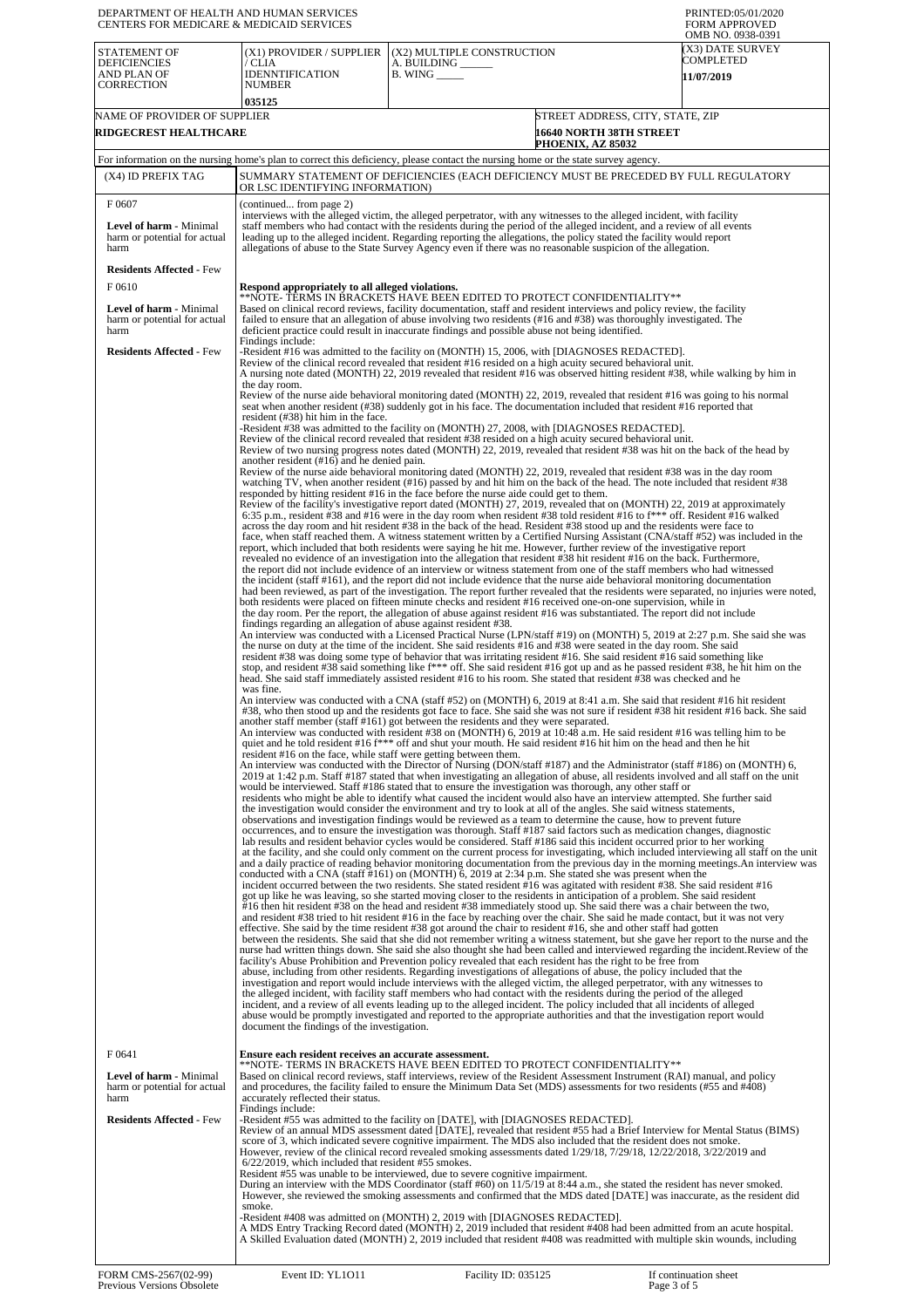| DEPARTMENT OF HEALTH AND HUMAN SERVICES<br>CENTERS FOR MEDICARE & MEDICAID SERVICES |                                                                                                                                                                                                                                                                                                                                                                                                                                                                                                                                                                                                                                                                                                                                                                                                                                                                                                                                          |                                                                                                                                                                                                                                                                                                                                                                                                                                                                                                       | PRINTED:05/01/2020<br><b>FORM APPROVED</b>                                                                                                                                                                                                                           |  |
|-------------------------------------------------------------------------------------|------------------------------------------------------------------------------------------------------------------------------------------------------------------------------------------------------------------------------------------------------------------------------------------------------------------------------------------------------------------------------------------------------------------------------------------------------------------------------------------------------------------------------------------------------------------------------------------------------------------------------------------------------------------------------------------------------------------------------------------------------------------------------------------------------------------------------------------------------------------------------------------------------------------------------------------|-------------------------------------------------------------------------------------------------------------------------------------------------------------------------------------------------------------------------------------------------------------------------------------------------------------------------------------------------------------------------------------------------------------------------------------------------------------------------------------------------------|----------------------------------------------------------------------------------------------------------------------------------------------------------------------------------------------------------------------------------------------------------------------|--|
| STATEMENT OF<br><b>DEFICIENCIES</b>                                                 | (X1) PROVIDER / SUPPLIER<br>/ CLIA                                                                                                                                                                                                                                                                                                                                                                                                                                                                                                                                                                                                                                                                                                                                                                                                                                                                                                       | (X2) MULTIPLE CONSTRUCTION<br>A. BUILDING ______                                                                                                                                                                                                                                                                                                                                                                                                                                                      | OMB NO. 0938-0391<br>(X3) DATE SURVEY<br>COMPLETED                                                                                                                                                                                                                   |  |
| AND PLAN OF<br><b>CORRECTION</b>                                                    | <b>IDENNTIFICATION</b><br><b>NUMBER</b>                                                                                                                                                                                                                                                                                                                                                                                                                                                                                                                                                                                                                                                                                                                                                                                                                                                                                                  | $B.$ WING $\_\_\_\_\_\$                                                                                                                                                                                                                                                                                                                                                                                                                                                                               | 11/07/2019                                                                                                                                                                                                                                                           |  |
| NAME OF PROVIDER OF SUPPLIER                                                        | 035125                                                                                                                                                                                                                                                                                                                                                                                                                                                                                                                                                                                                                                                                                                                                                                                                                                                                                                                                   |                                                                                                                                                                                                                                                                                                                                                                                                                                                                                                       | STREET ADDRESS, CITY, STATE, ZIP                                                                                                                                                                                                                                     |  |
| <b>RIDGECREST HEALTHCARE</b><br><b>16640 NORTH 38TH STREET</b><br>PHOENIX, AZ 85032 |                                                                                                                                                                                                                                                                                                                                                                                                                                                                                                                                                                                                                                                                                                                                                                                                                                                                                                                                          |                                                                                                                                                                                                                                                                                                                                                                                                                                                                                                       |                                                                                                                                                                                                                                                                      |  |
|                                                                                     |                                                                                                                                                                                                                                                                                                                                                                                                                                                                                                                                                                                                                                                                                                                                                                                                                                                                                                                                          | For information on the nursing home's plan to correct this deficiency, please contact the nursing home or the state survey agency.                                                                                                                                                                                                                                                                                                                                                                    |                                                                                                                                                                                                                                                                      |  |
| (X4) ID PREFIX TAG                                                                  | OR LSC IDENTIFYING INFORMATION)                                                                                                                                                                                                                                                                                                                                                                                                                                                                                                                                                                                                                                                                                                                                                                                                                                                                                                          |                                                                                                                                                                                                                                                                                                                                                                                                                                                                                                       | SUMMARY STATEMENT OF DEFICIENCIES (EACH DEFICIENCY MUST BE PRECEDED BY FULL REGULATORY                                                                                                                                                                               |  |
| F0641                                                                               | (continued from page 3)<br>an open area to the left ischium.                                                                                                                                                                                                                                                                                                                                                                                                                                                                                                                                                                                                                                                                                                                                                                                                                                                                             |                                                                                                                                                                                                                                                                                                                                                                                                                                                                                                       |                                                                                                                                                                                                                                                                      |  |
| Level of harm - Minimal<br>harm or potential for actual<br>harm                     | complications.                                                                                                                                                                                                                                                                                                                                                                                                                                                                                                                                                                                                                                                                                                                                                                                                                                                                                                                           | A written Care Plan initiated on (MONTH) 3, 2019 included a focus that the resident has a DTI (Deep Tissue Injury) to the<br>left ischium. The goals included that the DTI on the left ischium would show signs of healing and there would be no                                                                                                                                                                                                                                                      |                                                                                                                                                                                                                                                                      |  |
| <b>Residents Affected - Few</b>                                                     | Left Ischium.                                                                                                                                                                                                                                                                                                                                                                                                                                                                                                                                                                                                                                                                                                                                                                                                                                                                                                                            |                                                                                                                                                                                                                                                                                                                                                                                                                                                                                                       | A Skin/Wound Note dated (MONTH) 5, 2019 revealed the resident was a new admission and had been admitted with a DTI to the                                                                                                                                            |  |
|                                                                                     | A Discharge Return Anticipated MDS assessment dated (MONTH) 8, 2019, included the resident had been discharged to an acute<br>hospital. The assessment included in Section M (Skin Conditions) that the resident was coded with a 0 for Unstageable-Deep<br>tissue: suspected deep tissue injury in evolution.<br>A MDS Entry Tracking Record dated (MONTH) 16, 2019 included that resident #408 had been readmitted from an acute hospital.<br>An Assessment Summary dated (MONTH) 16, 2019 included the resident had been readmitted with multiple skin wounds, including<br>an open area to the left ischium.<br>A Skin/Wound Note dated (MONTH) 17, 2019 revealed the resident was readmitted and continued to have a healing open DTI to<br>his left ischium.<br>A Discharge Return Anticipated MDS assessment dated (MONTH) 20, 2019 included the resident had been discharged to an acute                                         |                                                                                                                                                                                                                                                                                                                                                                                                                                                                                                       |                                                                                                                                                                                                                                                                      |  |
|                                                                                     |                                                                                                                                                                                                                                                                                                                                                                                                                                                                                                                                                                                                                                                                                                                                                                                                                                                                                                                                          |                                                                                                                                                                                                                                                                                                                                                                                                                                                                                                       |                                                                                                                                                                                                                                                                      |  |
|                                                                                     |                                                                                                                                                                                                                                                                                                                                                                                                                                                                                                                                                                                                                                                                                                                                                                                                                                                                                                                                          |                                                                                                                                                                                                                                                                                                                                                                                                                                                                                                       |                                                                                                                                                                                                                                                                      |  |
|                                                                                     | tissue: suspected deep tissue injury in evolution.                                                                                                                                                                                                                                                                                                                                                                                                                                                                                                                                                                                                                                                                                                                                                                                                                                                                                       | During an interview conducted on (MONTH) 5, 2019 at 1:57 p.m. with the MDS Coordinator (staff #60), she stated that she                                                                                                                                                                                                                                                                                                                                                                               | hospital. The assessment included in Section M (Skin Conditions) that the resident was coded with a 0 for Unstageable-Deep                                                                                                                                           |  |
|                                                                                     |                                                                                                                                                                                                                                                                                                                                                                                                                                                                                                                                                                                                                                                                                                                                                                                                                                                                                                                                          | collects information for the MDS assessments from multiple sources including nursing notes, wound assessments and skin<br>wound notes. Staff #60 stated the DTI was mentioned in the nursing assessments and should have been included in the                                                                                                                                                                                                                                                         |                                                                                                                                                                                                                                                                      |  |
|                                                                                     |                                                                                                                                                                                                                                                                                                                                                                                                                                                                                                                                                                                                                                                                                                                                                                                                                                                                                                                                          | discharge MDS assessments on (MONTH) 8, and (MONTH) 20, 2019.<br>Review of a policy titled, Resident Assessment Instrument (RAI/MDS) revealed the Resident Assessment instrument will be<br>completed timely and accurately per Federal Guidelines, and will serve as a foundation for the comprehensive care planning                                                                                                                                                                                |                                                                                                                                                                                                                                                                      |  |
|                                                                                     | process.                                                                                                                                                                                                                                                                                                                                                                                                                                                                                                                                                                                                                                                                                                                                                                                                                                                                                                                                 |                                                                                                                                                                                                                                                                                                                                                                                                                                                                                                       |                                                                                                                                                                                                                                                                      |  |
| F0689                                                                               | supervision to prevent accidents.                                                                                                                                                                                                                                                                                                                                                                                                                                                                                                                                                                                                                                                                                                                                                                                                                                                                                                        | Ensure that a nursing home area is free from accident hazards and provides adequate                                                                                                                                                                                                                                                                                                                                                                                                                   |                                                                                                                                                                                                                                                                      |  |
| Level of harm - Minimal<br>harm or potential for actual                             |                                                                                                                                                                                                                                                                                                                                                                                                                                                                                                                                                                                                                                                                                                                                                                                                                                                                                                                                          | **NOTE- TERMS IN BRACKETS HAVE BEEN EDITED TO PROTECT CONFIDENTIALITY**<br>Based on clinical record reviews, facility documentation and staff interviews, the facility failed to ensure that adequate                                                                                                                                                                                                                                                                                                 |                                                                                                                                                                                                                                                                      |  |
| harm<br><b>Residents Affected - Few</b>                                             | residents.                                                                                                                                                                                                                                                                                                                                                                                                                                                                                                                                                                                                                                                                                                                                                                                                                                                                                                                               | supervision was provided to one resident (#16) with physically aggressive behaviors, regarding an incident involving<br>another resident (#358). The deficient practice could result in further incidents and possibly resulting in injury to                                                                                                                                                                                                                                                         |                                                                                                                                                                                                                                                                      |  |
|                                                                                     | Findings include:                                                                                                                                                                                                                                                                                                                                                                                                                                                                                                                                                                                                                                                                                                                                                                                                                                                                                                                        | -Resident #358 was admitted to the facility on (MONTH) 1, 2019, with [DIAGNOSES REDACTED].                                                                                                                                                                                                                                                                                                                                                                                                            |                                                                                                                                                                                                                                                                      |  |
|                                                                                     |                                                                                                                                                                                                                                                                                                                                                                                                                                                                                                                                                                                                                                                                                                                                                                                                                                                                                                                                          | Status (BIMS) score of 14, which indicated the resident was cognitively intact.                                                                                                                                                                                                                                                                                                                                                                                                                       | Review of the admission Minimum Data Set (MDS) assessment dated (MONTH) 8, 2019, revealed a Brief Interview for Mental                                                                                                                                               |  |
|                                                                                     | A nursing progress note dated (MONTH) 23, 2019, revealed resident #358 was sitting at his assigned table for a meal and that a chair<br>thrown by another resident (#16) grazed the resident's right arm. Per the note, the resident said I was just<br>sitting here eating my dinner and the chair hit my pinky. No injuries were noted.<br>-Resident #16 was admitted to the facility on (MONTH) 15, 2006, with [DIAGNOSES REDACTED].<br>Review of the clinical record revealed that resident #16 resided on a high acuity secured behavioral unit.<br>A care plan included the resident had the potential to demonstrate physical behaviors towards staff and peers related to<br>poor impulse control, with a goal that the resident would demonstrate effective coping skills through the review date.<br>Interventions included to anticipate the resident's needs and to keep the resident a significant distance from peers that |                                                                                                                                                                                                                                                                                                                                                                                                                                                                                                       |                                                                                                                                                                                                                                                                      |  |
|                                                                                     |                                                                                                                                                                                                                                                                                                                                                                                                                                                                                                                                                                                                                                                                                                                                                                                                                                                                                                                                          |                                                                                                                                                                                                                                                                                                                                                                                                                                                                                                       |                                                                                                                                                                                                                                                                      |  |
|                                                                                     |                                                                                                                                                                                                                                                                                                                                                                                                                                                                                                                                                                                                                                                                                                                                                                                                                                                                                                                                          |                                                                                                                                                                                                                                                                                                                                                                                                                                                                                                       |                                                                                                                                                                                                                                                                      |  |
|                                                                                     | were known to cause him to become upset.<br>Review of a quarterly MDS assessment dated (MONTH) 28, 2019, revealed a BIMS score of 12, which indicated the resident had<br>moderate cognitive impairment. The MDS also included the resident required supervision with transfers, bed mobility,                                                                                                                                                                                                                                                                                                                                                                                                                                                                                                                                                                                                                                           |                                                                                                                                                                                                                                                                                                                                                                                                                                                                                                       |                                                                                                                                                                                                                                                                      |  |
|                                                                                     | walking on the unit and eating.                                                                                                                                                                                                                                                                                                                                                                                                                                                                                                                                                                                                                                                                                                                                                                                                                                                                                                          |                                                                                                                                                                                                                                                                                                                                                                                                                                                                                                       | A behavioral care plan updated (MONTH) 13, 2019, included the resident had behaviors of aggression towards peers and staff,                                                                                                                                          |  |
|                                                                                     |                                                                                                                                                                                                                                                                                                                                                                                                                                                                                                                                                                                                                                                                                                                                                                                                                                                                                                                                          | and the resident would exhibit minimal behavior change or change in affect, prior to acting out. Behavioral triggers<br>included vague responses to questions and not understanding unit guidelines. De-escalation techniques included eliminating<br>environmental stressors and/or triggers to agitation, and maintaining a homelike, low stimulation environment in his room.<br>Interventions included the resident may only respond positively to unit structure or guidelines if he was able to | understand the reason for the guideline and tolerate any delay in getting his needs met, provide clear, concrete answers to questions                                                                                                                                |  |
|                                                                                     |                                                                                                                                                                                                                                                                                                                                                                                                                                                                                                                                                                                                                                                                                                                                                                                                                                                                                                                                          | and use positive phrasing to prevent the resident from interpreting responses as overly restrictive.<br>Review of a facility's incident report revealed that resident #16 hit another resident (not resident #358) on the head on                                                                                                                                                                                                                                                                     |                                                                                                                                                                                                                                                                      |  |
|                                                                                     | one to one supervision or the fifteen minute safety checks.                                                                                                                                                                                                                                                                                                                                                                                                                                                                                                                                                                                                                                                                                                                                                                                                                                                                              | (MONTH) 22, 2019 at approximately 6:35 p.m. The report included that resident #16 was placed on one to one supervision,<br>while in the day room and fifteen minute safety checks while in his room. The report did not indicate the duration of the                                                                                                                                                                                                                                                  |                                                                                                                                                                                                                                                                      |  |
|                                                                                     |                                                                                                                                                                                                                                                                                                                                                                                                                                                                                                                                                                                                                                                                                                                                                                                                                                                                                                                                          | Review of the facility's daily staff assignment sheets revealed they did not include that a staff member was assigned for                                                                                                                                                                                                                                                                                                                                                                             | one to one supervision on (MONTH) 22 starting at 10:00 p.m. to 6:00 a.m. on (MONTH) 23. One staff member was assigned to<br>provide one to one supervision on the unit for the 6:00 a.m. to 2:30 p.m. shift on (MONTH) 23, and another staff member was              |  |
|                                                                                     |                                                                                                                                                                                                                                                                                                                                                                                                                                                                                                                                                                                                                                                                                                                                                                                                                                                                                                                                          | assigned for one to one supervision on the 2:00 p.m. to 10:30 p.m. shift. However, the assignment sheets did not include<br>the name of the resident associated with the one to one supervision, nor did they include specific details regarding the                                                                                                                                                                                                                                                  |                                                                                                                                                                                                                                                                      |  |
|                                                                                     |                                                                                                                                                                                                                                                                                                                                                                                                                                                                                                                                                                                                                                                                                                                                                                                                                                                                                                                                          | level of supervision to be provided, such as one to one supervision or visual supervision.<br>Review of the nurse aide behavioral monitoring for the 10:00 p.m. to 6:00 a.m. shift on (MONTH) 22, 2019, revealed that<br>resident #16 slept throughout the night and was only up to use the bathroom.                                                                                                                                                                                                 |                                                                                                                                                                                                                                                                      |  |
|                                                                                     |                                                                                                                                                                                                                                                                                                                                                                                                                                                                                                                                                                                                                                                                                                                                                                                                                                                                                                                                          | on (MONTH) 22, 2019, except for the period between 2:00 p.m. through 5:15 p.m. There was also a page of safety                                                                                                                                                                                                                                                                                                                                                                                        | Review of the documentation for fifteen minute safety checks for resident #16 revealed safety checks were done every fifteen minutes<br>checks following the page dated (MONTH) 22, 2019, which documented that safety checks were done every 15 minutes for an      |  |
|                                                                                     | entire day, however the page was not dated.                                                                                                                                                                                                                                                                                                                                                                                                                                                                                                                                                                                                                                                                                                                                                                                                                                                                                              | by another resident (not resident #358) in the day room/dining room. Staff attempted to redirect resident #16 away                                                                                                                                                                                                                                                                                                                                                                                    | A nursing progress note dated (MONTH) 23, 2019, revealed that at approximately 5:30 p.m., resident #16 attempted to sit in a chair                                                                                                                                   |  |
|                                                                                     |                                                                                                                                                                                                                                                                                                                                                                                                                                                                                                                                                                                                                                                                                                                                                                                                                                                                                                                                          | from the other resident, but resident #16 walked over to his table, picked it up, threw it, then picked up his chair and<br>threw it. The chair grazed the arm of resident #358. Resident #16 then went into his room and slammed the door.                                                                                                                                                                                                                                                           |                                                                                                                                                                                                                                                                      |  |
|                                                                                     |                                                                                                                                                                                                                                                                                                                                                                                                                                                                                                                                                                                                                                                                                                                                                                                                                                                                                                                                          | walking across the day room to take a seat by the window and was redirected by staff back to his seat near the hallway. As<br>he returned back to his seat, he picked up his tray table and threw it. Then he picked up his chair and threw it. Then he                                                                                                                                                                                                                                               | Review of the facility's investigation report revealed that on (MONTH) 23, 2019 at approximately 5:30 p.m., resident #16 was<br>went into his room and slammed the door. The chair grazed the arm of resident #358. Both residents and the staff members on the      |  |
|                                                                                     |                                                                                                                                                                                                                                                                                                                                                                                                                                                                                                                                                                                                                                                                                                                                                                                                                                                                                                                                          | unit were interviewed. Resident #358 said he was hit by the chair but it did not hurt. Resident #16 was placed on one<br>to one supervision in the day room and a medication review and labs were ordered. The report included a witness statement<br>from a Certified Nursing Assistant (CNA/staff #128), which included that staff #128 was in the dining room picking up                                                                                                                           |                                                                                                                                                                                                                                                                      |  |
|                                                                                     |                                                                                                                                                                                                                                                                                                                                                                                                                                                                                                                                                                                                                                                                                                                                                                                                                                                                                                                                          | dinner trays with other staff members when the resident threw the table and chair.<br>Review of the facility's daily staff assignment sheet dated (MONTH) 23, 2019, revealed that staff #128 was assigned on the                                                                                                                                                                                                                                                                                      |                                                                                                                                                                                                                                                                      |  |
|                                                                                     | unit to provide the one to one at the time of the incident.                                                                                                                                                                                                                                                                                                                                                                                                                                                                                                                                                                                                                                                                                                                                                                                                                                                                              |                                                                                                                                                                                                                                                                                                                                                                                                                                                                                                       | An interview was conducted with the Director of Nursing (DON/staff #187) on (MONTH) 6, 2019 at 1:42 p.m. She stated that<br>during an investigation of resident to resident abuse, one of the interventions to consider would be increased supervision, particularly |  |
|                                                                                     |                                                                                                                                                                                                                                                                                                                                                                                                                                                                                                                                                                                                                                                                                                                                                                                                                                                                                                                                          | for the alleged aggressor. She said if a resident on one to one supervision became physically aggressive, she<br>would expect interventions such as calling the crisis line and trying medication and behavior stabilization. She said she                                                                                                                                                                                                                                                            |                                                                                                                                                                                                                                                                      |  |
|                                                                                     |                                                                                                                                                                                                                                                                                                                                                                                                                                                                                                                                                                                                                                                                                                                                                                                                                                                                                                                                          | would also consider moving the resident to a different unit. She said moving the resident to a different unit or calling<br>the crisis line was not considered for resident #16 after he exhibited physical aggression while receiving one to one                                                                                                                                                                                                                                                     |                                                                                                                                                                                                                                                                      |  |
|                                                                                     |                                                                                                                                                                                                                                                                                                                                                                                                                                                                                                                                                                                                                                                                                                                                                                                                                                                                                                                                          |                                                                                                                                                                                                                                                                                                                                                                                                                                                                                                       |                                                                                                                                                                                                                                                                      |  |